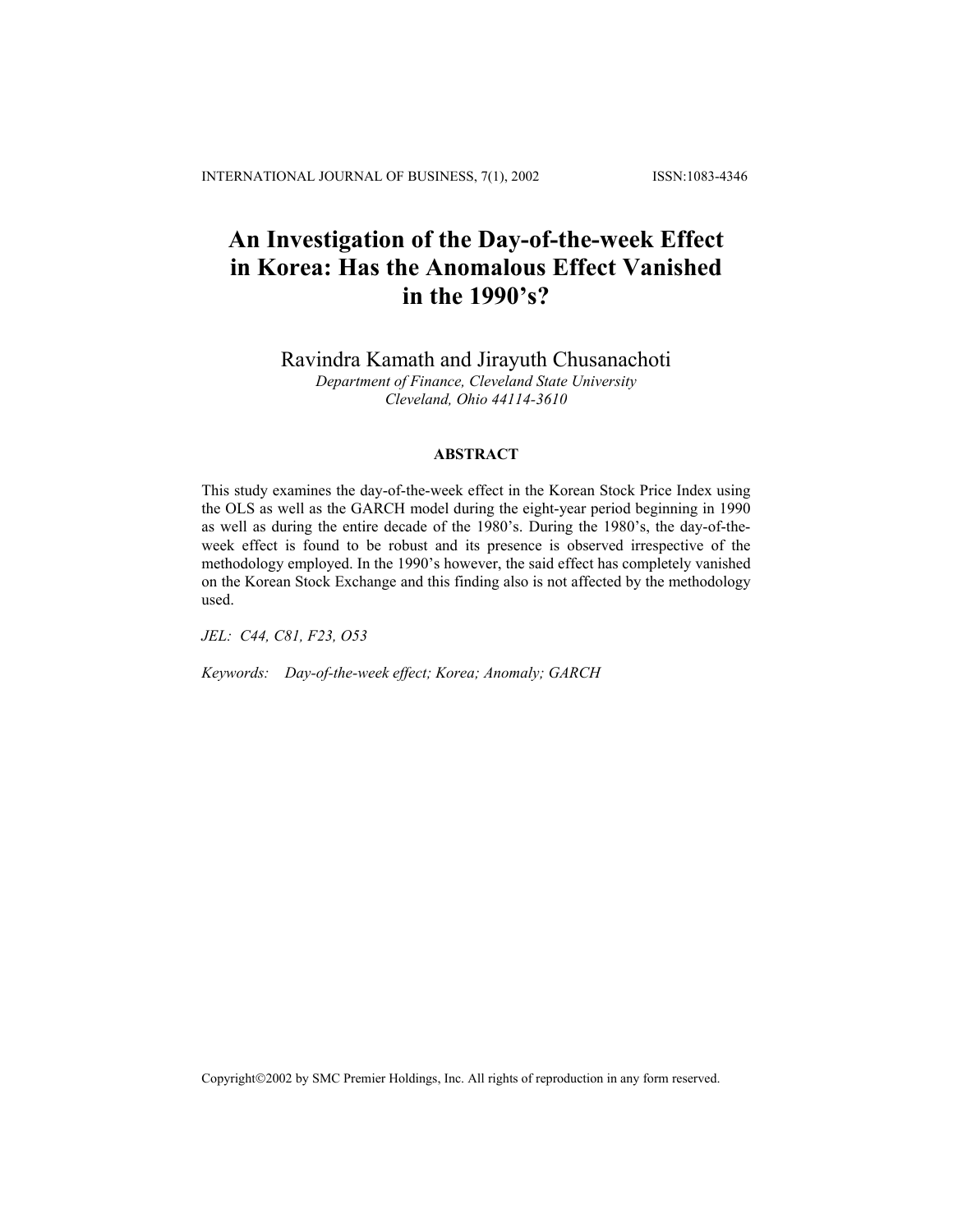#### **I. INTRODUCTION**

Most equity markets in Asia have experienced roller-coaster rides in the 1990's. The Korean Stock Exchange is no exception. Table 1 exhibits the prices and volumes on the Korean Stock Price Index (KOSPI hereon) in the first eight years of the 1990's. During this period, the highest daily closing of the index was on November 8, 1994 at 1138.75. In about 37 months after that day, on December 12, 1997, the KOSPI closed at 350.68. Thus, in the first eight years of this decade, the Korean stock market experienced a negative average daily return. In contrast, over the decade of the 1980's, the KOSPI rose from 100.15 to 909.72, a nine-fold increase. In that period, the index registered gains in 8 of 10 years. This dissimilarity observed between the market behavior during the 1980's and the 1990's provides an interesting opportunity to reexamine the presence of the day-of-the-week effect in this developing market.

 Finance literature contains abundant empirical evidence of equity market indicator returns being dependent on the day of the week. For the U.S. market indicators, the documented findings point out that while the Monday returns tend to be significantly negative and lowest of the week, the returns on the last trading day of the week tend to be significantly positive.<sup>1</sup> Similar evidence has also been reported for other developed markets as well as for the emerging capital market indicators. A large number of these studies have relied on the OLS methodology to arrive at their conclusions. Connolly (1989) questioned this well documented effect based on the distributional properties of the data, which are not found to match the assumptions underlying the OLS technique. Moreover, Connolly also contended that the sample size could distort the interpretation of statistical tests as applied in the studies of stock return anomalies. Employing robust methods, Connolly concluded that the day-of-the-week effect may have severely weakened and probably disappeared since 1975. The findings of the most recent sub-periods in Keim and Stambaugh (1984), Rogalski (1984), Smirlock and Starks (1986) and Condoyanni, et al. (1987) indeed suggest that the intensity of this effect has considerably reduced after 1975. Recent studies by Chang, et al. (1993) and Dubois and Louvet (1996) are in agreement with the Connolly conclusions regarding the U.S. experience. $2$ 

 In most equity markets around the world, a comparable and persistent evidence has been accumulated on the day-of-the-week effect. The empirical evidence has been documented for Finland, France, Germany, Greece, Italy, the Netherlands, Spain, Sweden, Switzerland, the United Kingdom, Canada, Australia, Hong Kong, Japan, Korea, Malaysia, New Zealand, Philippines, Singapore, and Thailand.<sup>3,4</sup> Two glaring exceptions have been the equity markets of Israel and Taiwan. In both of these markets, the returns are found to be positive on all days of the week for the periods studied.<sup>5</sup> For the market of interest, namely, Korea, Lee and Chang (1988), Kim (1988), Lee, et al. (1990), and Ho (1990) document pervasive presence of the day-of-the-week effect. $6$ The lowest (negative) mean return is reported on Tuesday and the highest and significantly positive return is reported on Saturday, the last business day of the week in Korea. In Lee, et al., the Saturday returns accounted for half of the returns earned over the nine-year period of the 1980's.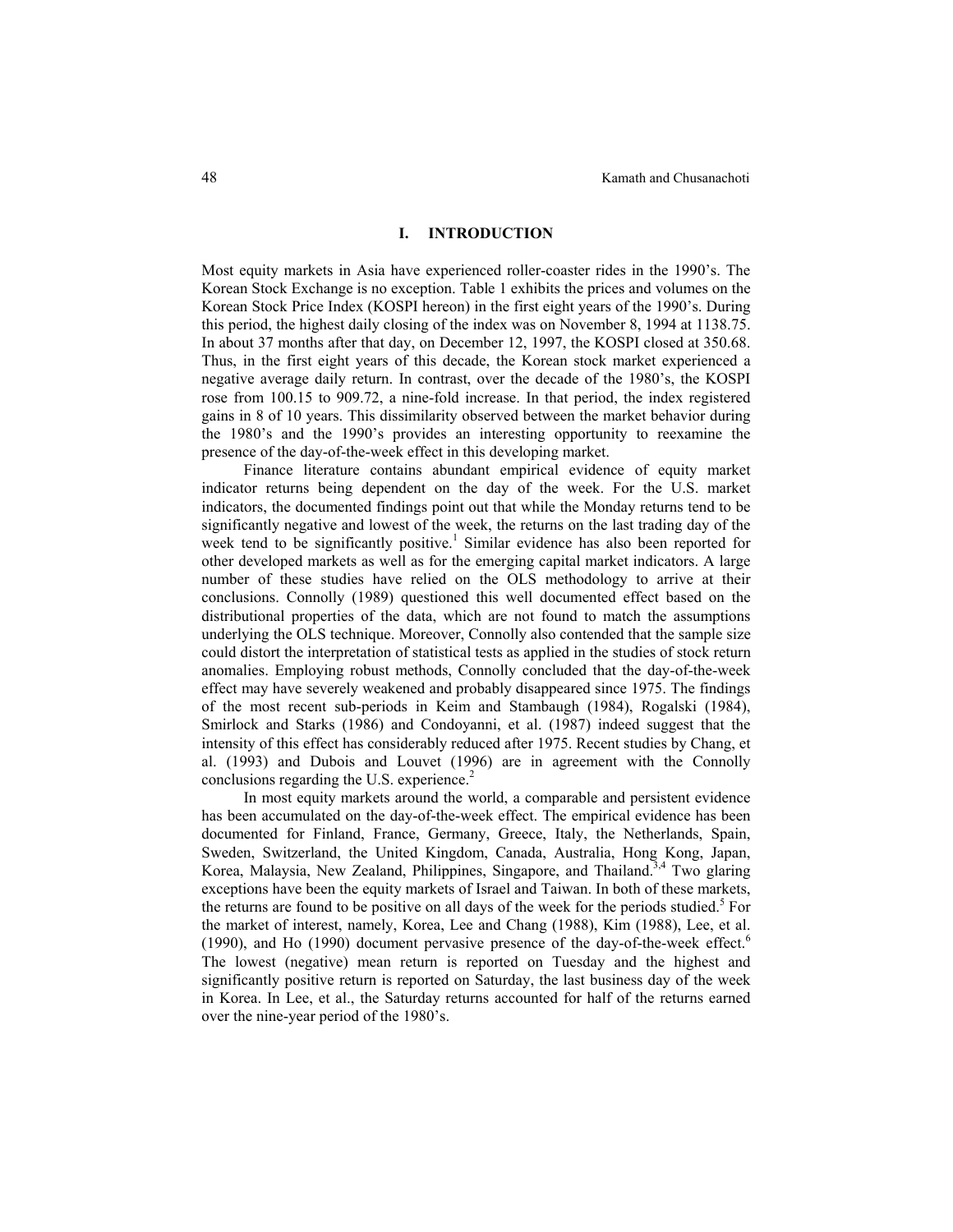| Date           | Beg.<br><b>Index</b> | End.<br>Index | <b>Close</b><br>(High) | Date         | Volume<br>(1000)<br>shares) | <b>Close</b><br>(low) | Date        | Volume<br>(1000)<br>shares) |
|----------------|----------------------|---------------|------------------------|--------------|-----------------------------|-----------------------|-------------|-----------------------------|
| $1/90 - 12/90$ | 909.72               | 696.11        | 928.82                 | $04$ -Jan-90 | 18,094                      | 566.27                | $17-Sep-90$ | 7,176                       |
| $1/91 - 12/91$ | 696.11               | 610.92        | 763.10                 | 06-Aug-91    | 50,118                      | 586.51                | 23-Dec-91   | 16,750                      |
| $1/92 - 12/92$ | 610.92               | 678.44        | 691.48                 | 08-Feb-92    | 28,979                      | 459.07                | 21-Aug-92   | 12,812                      |
| $1/93 - 12/93$ | 678.44               | 866.18        | 874.10                 | 17-Dec-93    | 47,626                      | 605.93                | 06-Mar-93   | 13,376                      |
| $1/94 - 12/94$ | 866.18               | 1027.37       | 1138.75                | $08-Nov-94$  | 53,919                      | 855.37                | 02-Apr-94   | 27,644                      |
| $1/95 - 12/95$ | 1027.37              | 882.94        | 1016.77                | 14-Oct-95    | 21,592                      | 847.09                | 27-May-95   | 9,333                       |
| $1/96 - 12/96$ | 882.94               | 651.22        | 986.84                 | 07-May-96    | 63,599                      | 651.22                | 27-Dec-96   | 35,103                      |
| $1/97 - 12/97$ | 651.22               | 376.31        | 792.29                 | 17-Jun-97    | 59,999                      | 350.68                | 12-Dec-97   | 43,935                      |

**Table 1** Information on Prices and Volumes of KOSPI: 1/1990-12/1997

Base Index Value = 100, January 4, 1980

The use of the robust methodology to detect the day-of-the-week effect has not always resulted in disputing the OLS findings. For example, while Chang, et al. (1993) and Dubois and Louvet (1996) have agreed with Connolly (1989) regarding the lack of robustness in the U.S. day-of-the-week effect<sup>7</sup>, they nevertheless found significant effect for numerous other markets, including Canada and Hong Kong. Najand and Yung (1994) have reported the absence of such an effect in the S&P 500 index futures contract when they considered the impact of conditional heteroskedasticity in the returns. In contrast, Easton and Faff (1994), Alexakis and Xanthakis (1995) and Kamath, et al. (1998) have concluded that evidence on the anomalous effect obtained from using robust estimation technique is similar to that obtained from relying on the OLS technique. For the Stock Exchange of Thailand (SET) index as well as its ten industrial sector indices, Kamath, et al. study (1998) reports that the day-of-the-week effect was robust to the methodology employed during the 1980-1994 period.

In view of the aforementioned evidence, the present study attempts to contribute to the rich literature by examining the behavior of KOSPI. The first objective of this study is to investigate if the day-of-the-week effect, widely reported on most equity markets around the world, including for Korea in the previous decade, is present on the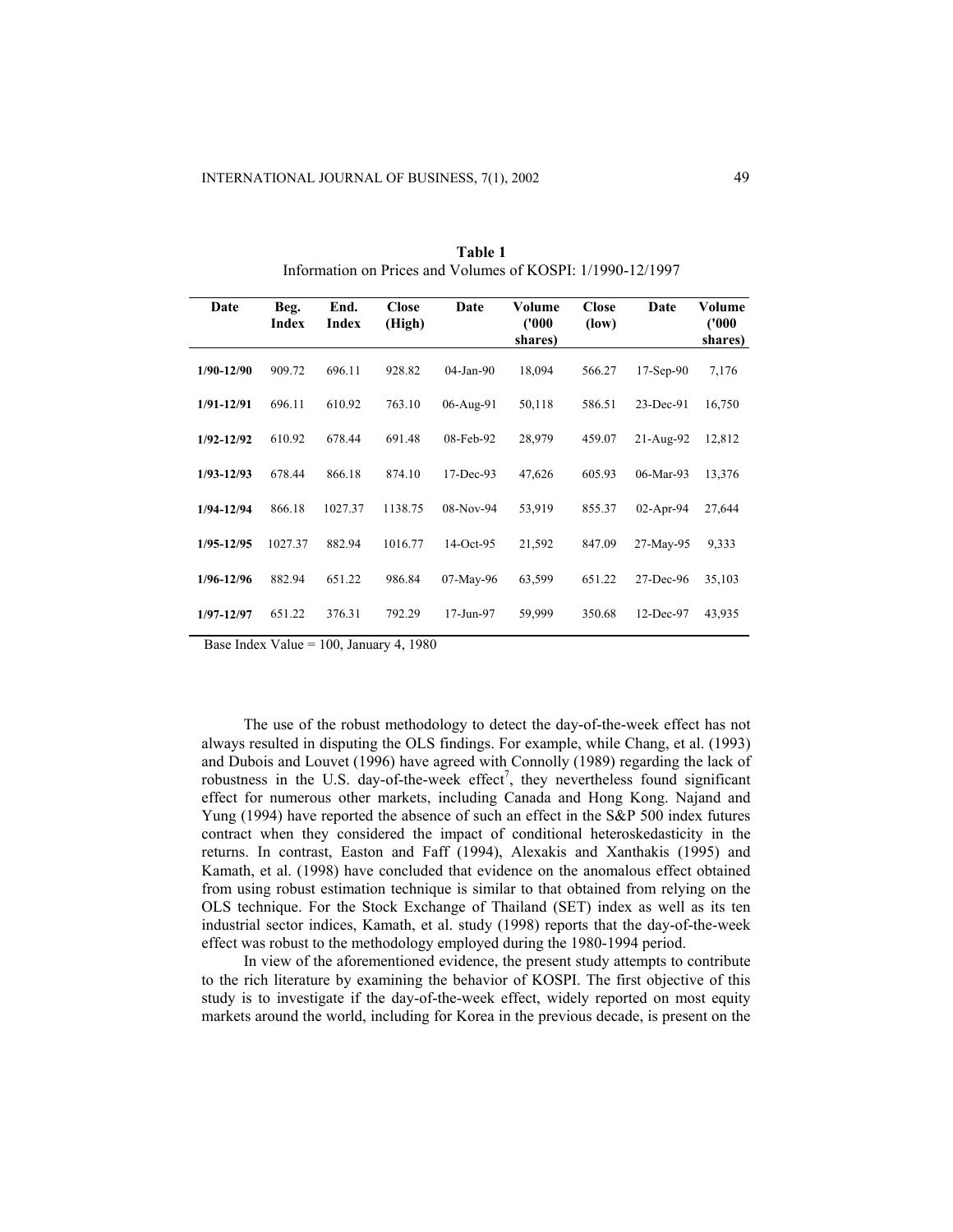Korean Stock Exchange in the 1990's. The second objective is to determine if the conclusion regarding the presence or the absence of such an effect is dependent on the methodology used to detect it. To fulfill the first objective, this paper relies on the daily return data on the KOSPI over the January, 1990-December, 1997 period and two 48 month sub-periods. To meet the second objective, in addition to the data of the 1990's, this paper also utilizes the daily return data of the entire decade of the 1980's. While we initially rely on the standard OLS methodology, the methodology of choice in the previous studies of the anomalous effect in Korea, we also rely on the robust methodology of GARCH specification in the present investigation. This study finds that in the 1990's, the day-of-the-week effect has completely vanished on the Korean Stock Exchange. This fresh evidence is diametrically opposite of the evidence we find for the 1980's. Moreover, the conclusions, namely, the presence of the day-of-the-week effect in the 1980's and the absence of the same in the 1990's, are unaffected by the methodology employed.

 Several factors provide the motivation for the present study. First, the sample periods investigated in the previous studies of the Korean Stock Exchange (for example, Lee, et al. (1990)) as well as in the studies of the other developing markets from Asia (for example, Kamath, et al. (1998)) had not witnessed a negative return except for a few isolated sub-intervals. Additionally, the roller coaster behavior described in Table 1 is unique for the period examined. Second, the evidence presented first by Connolly (1989), and then by Chang, et al. (1993) and Dubois and Louvet (1996) basically challenge the findings reported by utilizing the OLS technique. Thus, it is definitely worthwhile determining if the Korean experience is dependent on the methodology used to uncover it. Third, generally speaking, the literature concerning the Asian stock markets has contended that the day-of-the-week effect observed in these markets is a time-delayed pattern observed in the U.S. markets. The study of KOSPI provides an opportunity to test this commonly held view. Given the disappearance of the said effect in the U.S., the expectation would be that of finding a vanishing anomalous effect in Korea as well.

 The remaining paper is organized as follows. Section II describes the data and the methodologies employed in this study. The empirical findings are reported in Section III. A brief summary makes up the final section.

#### **II. DATA AND METHODOLOGIES**

This investigation relies on a total of 5,269 daily rates of return computed from the closing prices of the Korean Stock Price Index. Of these observations, 2,925 returns are for the January, 1980-December, 1989 period, and the remaining 2,344 returns are for the 8-year period beginning in January 1990.<sup>8</sup> The daily return,  $R_t$  is calculated as follows:

$$
R_t = log(P_t/P_{t-1}) * 100
$$
 (1)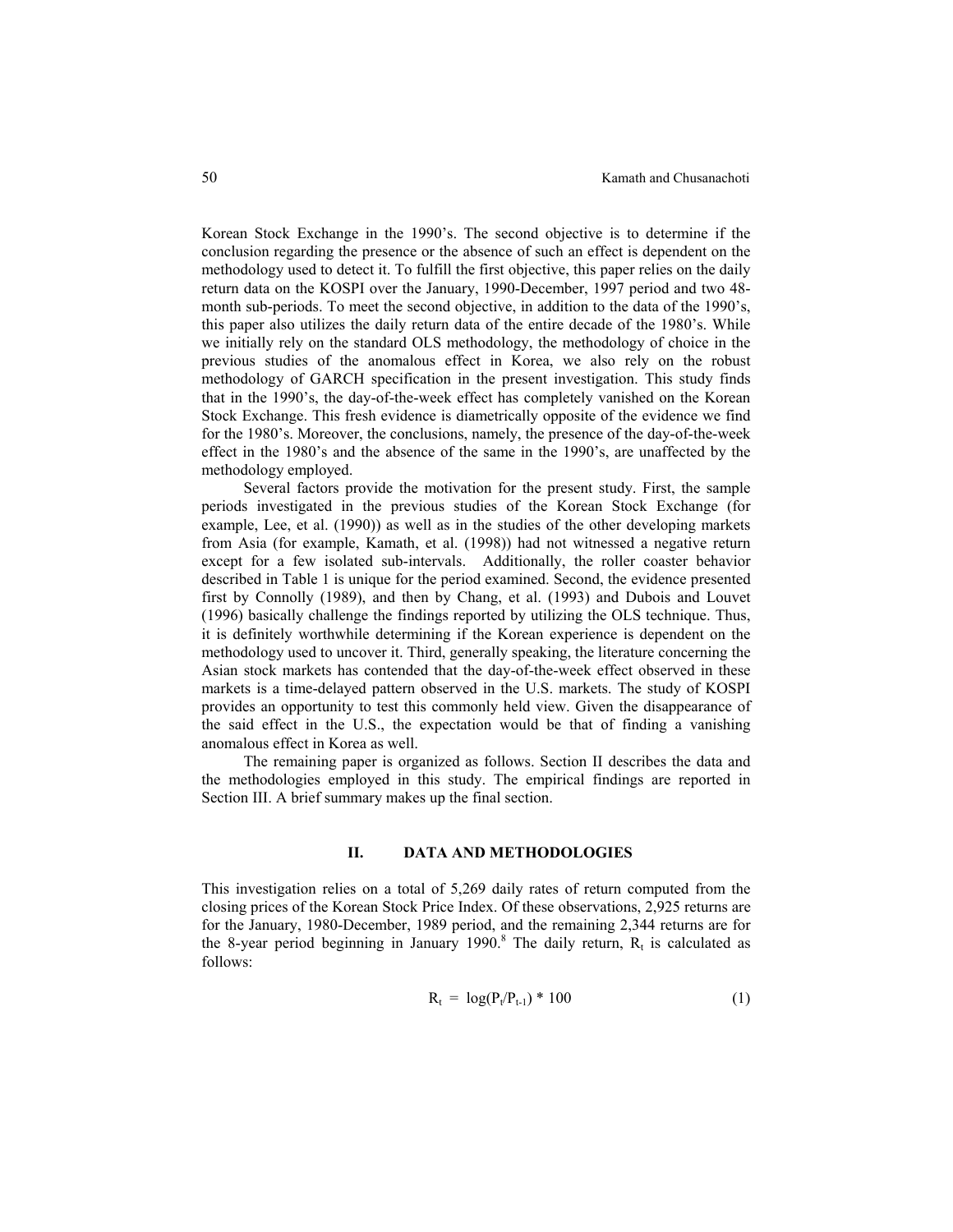where  $P_t$  and  $P_{t-1}$  are the index closing values on days t and t-1, respectively. For the entire period under consideration, the Korean market was open on Saturdays. This fact facilitates a comparison of the findings of the present study with those of the predecessor studies of KOSPI. The Saturday trading practice was terminated on December 7, 1998. Starting on that day, the weekday trading hours were increased from 4 hours to 5 hours per day. The stock market automated trading system (SMATS) was launched in March, 1988. The Korean Stock Exchange opened its Stock Index Futures Market in May, 1996 and its Stock Index Options Market in July, 1997.

Descriptive statistics of the daily returns on the KOSPI are presented in Table 2. In this table, as well as in the tables that follow, the information is provided for the 1980-1989 period and the 1990-1997 period separately to allow a snapshot comparison. In addition, the latest 8-year span is further divided into two 4-year sub-periods. While the mean daily return is positive in the 1980's, the same in all three reported periods in the 1990's is negative. The standard deviation of the returns has increased about 40 percent during the 1990's from the previous decade. As far as the three periods of the 1990's are concerned, the standard deviation is practically unchanged in spite of the turbulence reported in Table 1. The return distribution of KOSPI is found to be negatively skewed in the 1980's as found by So, et al. (1997) and again in the 1994- 1997 period. Except for the 1990-1993 period, the return series exhibit substantial Kurtosis similar to those presented by So, et al. (1997) for the previous decade. The level of Kurtosis exhibited in Table 2 for the two main periods studied (1980-1989 and 1990-1997) indicate fatter tails than the normal distribution. This distributional attribute can also be observed from the information contained in Table 3. The Jarque-Bera test statistics presented in Table 2 reject the normality hypothesis at the 1 percent level for the KOSPI return series in all periods. This evidence of fat-tailed, nonnormally distributed KOSPI return series is similar to that presented for numerous other international markets by Chang, et al. (1993), Corhay and Rad (1994), Easton and Faff (1994), and Kamath, et al. (1998).

The Box-Pierce Q(23) statistics of the four return series are presented in Table 2. This is a joint test of the null hypothesis that the first 23 autocorrelation coefficients are zero. The statistically significant  $Q(23)$  values in the table suggest the presence of the long term linear dependency in the KOSPI return series. However, when the Box-Pierce test statistics are adjusted for heteroskedasticity, the test statistics, Adj  $Q(23)$ , are not found to be significant. The Box-Pierce statistics for the squared return series up to 23 lags,  $Q^2(23)$ , are also reported in Table 2. The null hypothesis of conditional homoskedasticity is easily rejected at 1 percent significance level in all four return series in Korea. This strong evidence of linear as well as nonlinear dependencies in the Korean stock index returns is similar to that reported for Australia, Belgium, Canada, France, Italy, Switzerland and Germany by Theodossiou and Lee (1995) and for Thailand by Kamath, et al. (1998).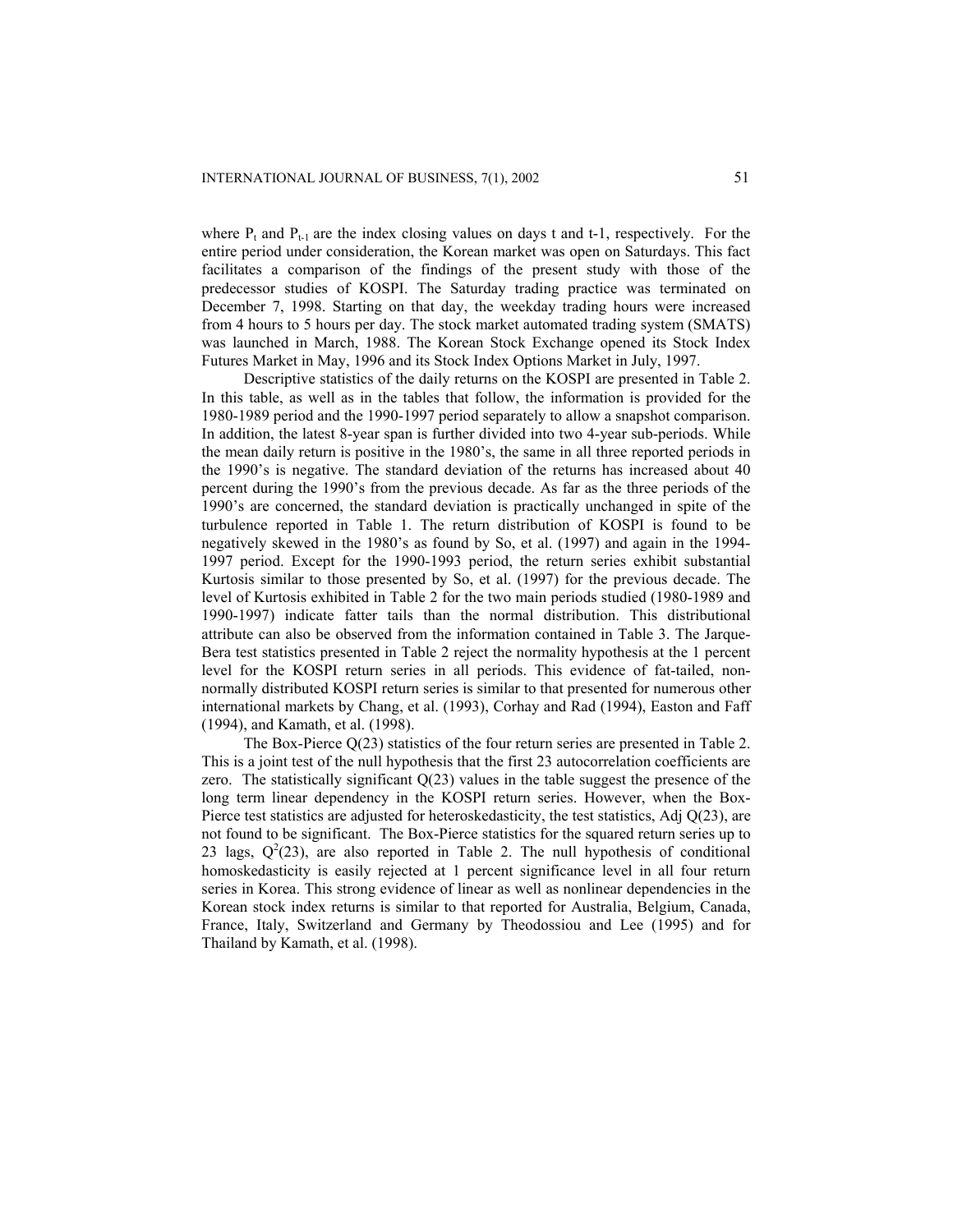|                                                                 |      |               |                  |                       |                                     | Interest to the figure of the contemplation of the contemplation of the contemplation of the contemplation of the contemplation of the contemplation of the contemplation of the contemplation of the contemplation of the con |                      |                            |                        |
|-----------------------------------------------------------------|------|---------------|------------------|-----------------------|-------------------------------------|--------------------------------------------------------------------------------------------------------------------------------------------------------------------------------------------------------------------------------|----------------------|----------------------------|------------------------|
| Period                                                          |      | Mean          |                  |                       |                                     |                                                                                                                                                                                                                                |                      |                            | $Q^2(23)$<br>statistic |
|                                                                 |      |               | ಯ<br>ಹಿತ್ರ<br>ಕಿ | Coeff. of<br>skewness | Coeff. of 1<br>excess t<br>kurtosis | Normality<br>$test^{2,3}$                                                                                                                                                                                                      | $Q(23)$<br>statistic | Adj.<br>Q(23)<br>statistic |                        |
| 1980-1989                                                       | 2925 | 0.03278       |                  | $0.449 - 0.2113$      | 4.2836                              | 447.821***                                                                                                                                                                                                                     | 95.46***             | 21.63                      | 373.16***              |
| 1990-1997                                                       | 2344 | $-0.01630$    | 0.617            | 0.0820                | 3.6466                              | 392.920***                                                                                                                                                                                                                     | 93.48***             | 29.71                      | 3856.49***             |
| 1990-1993                                                       | 1172 | $-1.77E - 03$ | 0.619            | 0.4368                | 1.1872                              | 223.011***                                                                                                                                                                                                                     | $37.19***$           | 29.70                      | 551.69***              |
| 1994-1997                                                       | 1172 | $-0.03090$    | 0.616            | $-0.2773$             | 6.1059                              | 291.492***                                                                                                                                                                                                                     | $131.36***$          | 32.80                      | 2842.68***             |
|                                                                 |      |               |                  |                       |                                     |                                                                                                                                                                                                                                |                      |                            |                        |
| $D_{\alpha t}$ and $D = I_{\alpha \alpha}$ (D $D = \frac{1}{2}$ |      |               |                  |                       |                                     |                                                                                                                                                                                                                                |                      |                            |                        |

|  | けんく きんち くろく きゃんよう<br>$\hat{\zeta}$<br>$\overline{\phantom{0}}$<br>ì<br>c<br>Continue |
|--|--------------------------------------------------------------------------------------|
|--|--------------------------------------------------------------------------------------|

1. Return  $R_t = log(P_t/P_{t-1})^*100$ 

1. Return R<sub>1</sub> = log(P<sub>t</sub>P<sub>t-1</sub>)\*100<br>2. Normality test is a Jarque-Bera Asymptotic LM Normality test (Chi-Square Goodness of Fit test for normality of residuals).<br>3. \*\*\* and \*\* represent significance levels of 1 and 5 perc 2. Normality test is a Jarque-Bera Asymptotic LM Normality test (Chi-Square Goodness of Fit test for normality of residuals).

3. \*\*\* and \*\* represent significance levels of 1 and 5 percent, respectively.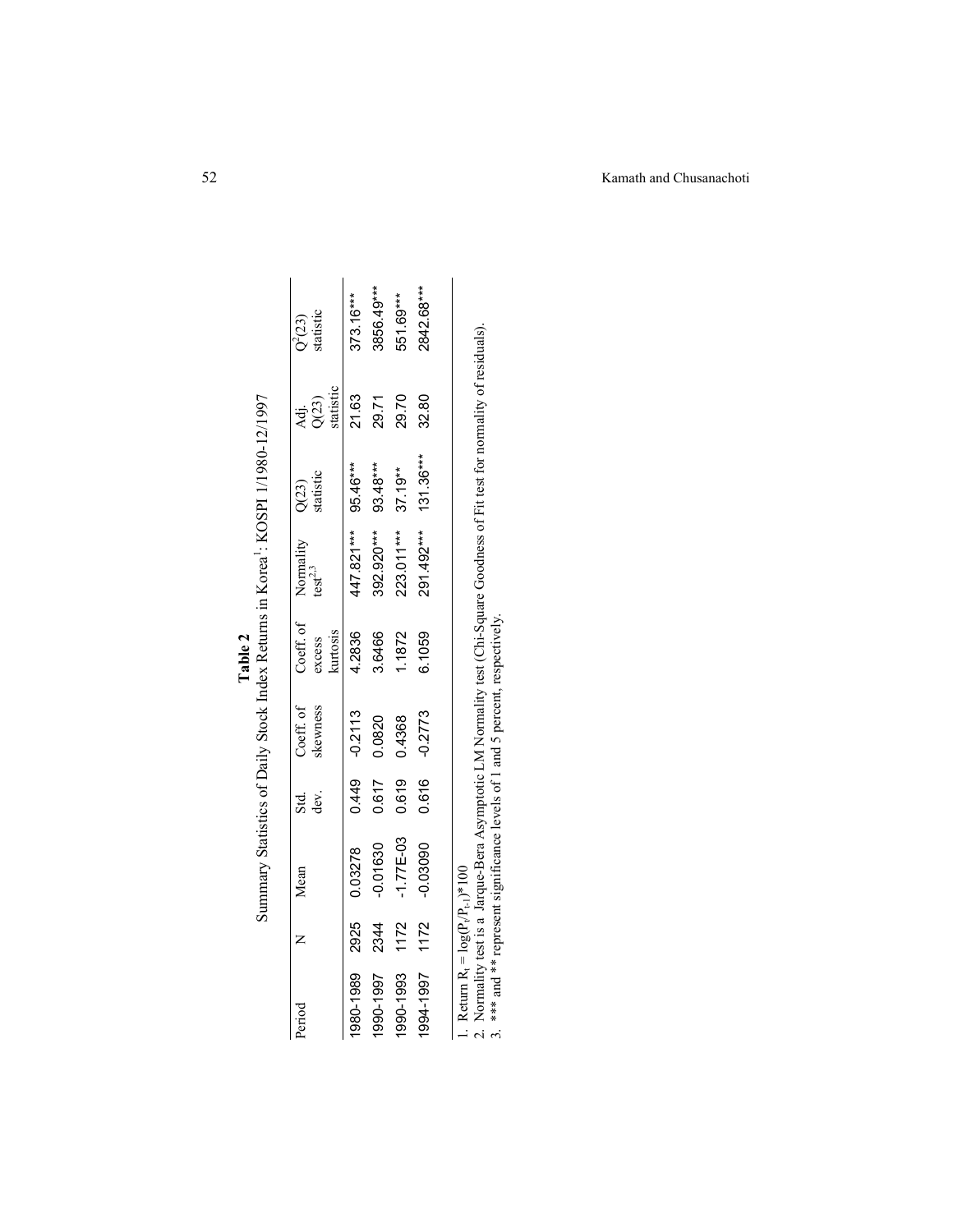| A comparison of Korean stock price return distribution with the normal distribution: |  |  |
|--------------------------------------------------------------------------------------|--|--|
| 1/1980-12/1997                                                                       |  |  |
|                                                                                      |  |  |
|                                                                                      |  |  |

**Table 3** 

|                |        |        |        | <b>Interval</b> |        |          |
|----------------|--------|--------|--------|-----------------|--------|----------|
|                | 1 S.D. | 2 S.D. | 3 S.D. | 4 S.D.          | 5 S.D. | > 5 S.D. |
| Normal distri. | 0.6826 | 0.9545 | 0.9973 | 0.9999          | 0.9999 | 0.0000   |
| 1980-1989      | 0.7593 | 0.9429 | 0.9874 | 0.9966          | 0.9986 | 0.0014   |
| 1990-1997      | 0.7769 | 0.9467 | 0.9825 | 0.9940          | 0.9983 | 0.0017   |
| 1990-1993      | 0.7457 | 0.9377 | 0.9872 | 1.0000          | 1.0000 | 0.0000   |
| 1994-1997      | 0.7944 | 0.9549 | 0.9795 | 0.9881          | 0.9974 | 0.0026   |
|                |        |        |        |                 |        |          |

Note : The value in each cell of the table represents the cumulative average proportion of observed return falling into the particular standard deviation interval specified.

 The non-normal distributional characteristics of the Korean index returns depicted in Table 2 are comparable to those of many other equity markets around the world.<sup>9</sup> While these characteristics do not support the use of the traditional OLS estimation technique, we initially utilize the OLS methodology to ascertain if the results from the OLS methodology for the 1990's are similar to the previously documented OLS results for the Korean market. Moreover, this exercise also facilitates a comparison of findings from the use of the OLS technique with those from employing the Generalized Autoregressive Conditional Heteroskedasticity (GARCH) model. Bollerslev's GARCH model (1986) is considered a robust estimation model that captures the time dependence of return variability. The GARCH  $(p, q)$  model is given by

$$
Y_{t} = \alpha + \beta X_{t} + \varepsilon_{t},
$$
  
\n
$$
\varepsilon_{t}|\phi_{t-1} \sim N(0, h_{t}),
$$
  
\n
$$
h_{t} = \alpha_{0} + \sum_{i=1}^{p} \alpha_{i} \varepsilon_{t-i}^{2} + \sum_{j=1}^{q} \beta_{j} h_{t-j},
$$
\n(2)

where  $\varepsilon_t$  is the regression error term conditional on the information set  $\phi$  at t-1, and  $h_t$  is the conditional variance, dependent on past squared errors (return shocks) and lagged conditional variance.

 To ascertain the presence of the day-of-the-week effect in the Korean Stock index return data, we utilize the GARCH (1,1) model. Such a model has been demonstrated to provide suitable fit for stock return series by Agkiray (1986), French,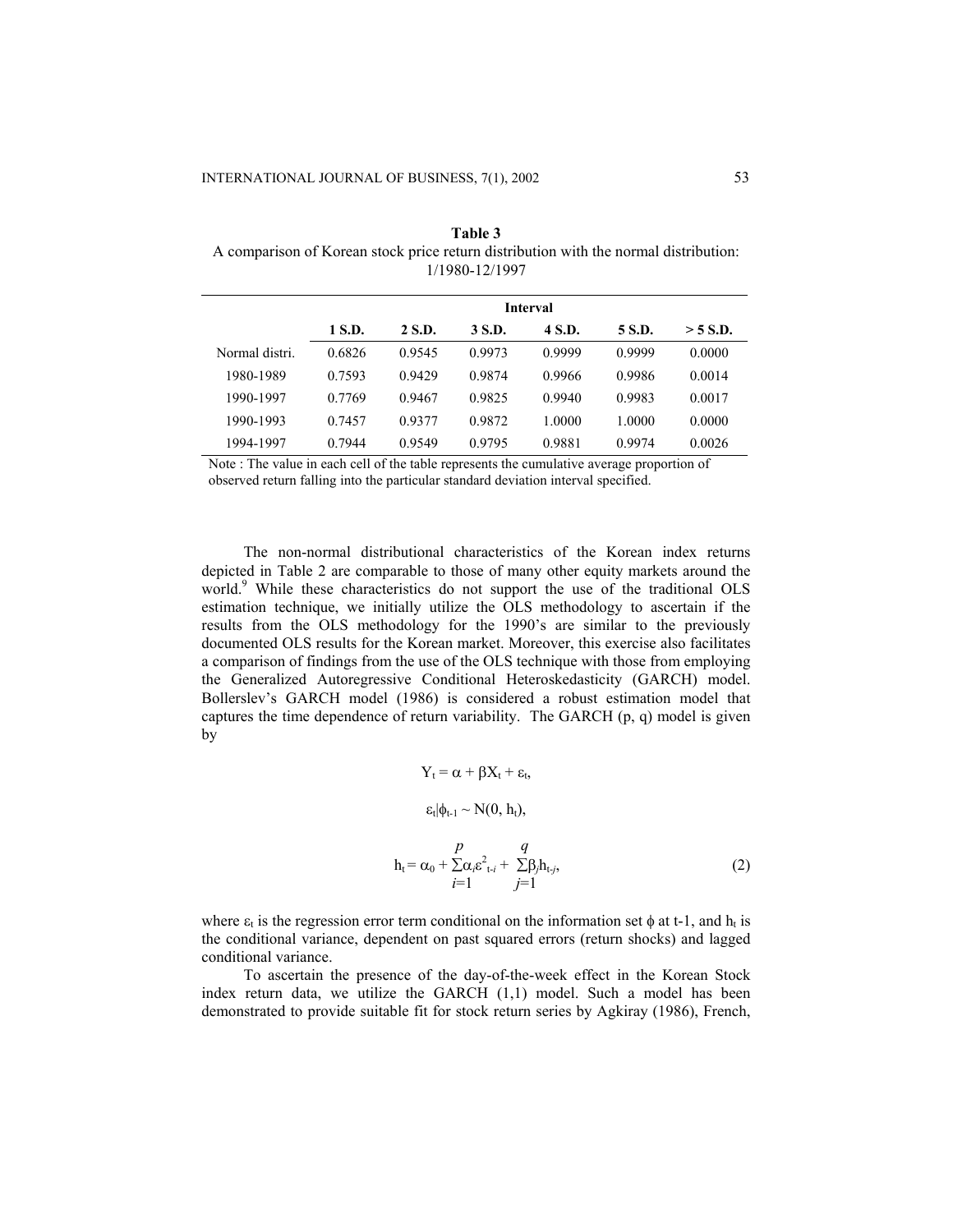Schwert and Stambaugh (1987) and Corhay and Rad (1994). Since the Korean return series in all three test periods exhibit significant autocorrelations, the mean equation in the GARCH model in this study incorporates an autoregressive component. The GARCH model employed in this study is as follows:

$$
R_{t} = d_{0} + d_{1}M_{t} + d_{2}T_{t} + d_{3}W_{t} + d_{4}Th_{t} + d_{5}F_{t} + \beta R_{t-1} + \varepsilon_{t}
$$
\n(3)  
\n
$$
\varepsilon_{t}|\phi_{t-1} \sim N(0, h_{t}), \text{ and}
$$
\n
$$
h_{t} = \alpha_{0} + \alpha_{1}\varepsilon_{t-1}^{2} + \alpha_{2}h_{t-1}
$$

where  $R_t$  is the daily return, and  $d_1-d_5$  are the dummy variables for Monday through Friday, respectively, and  $d_0$  is the dummy variable for Saturday.

## **III. EMPIRICAL FINDINGS**

The average daily returns and the standard deviations of the daily returns on KOSPI are exhibited in Table 4. The most striking observation of this exhibit is that none of the mean returns is significantly different from zero in the 1990's. Moreover, the returns of all days of the week in the 1990's are smaller than those in the 1980's while the standard deviations show an opposite evidence. In the 1980's, the Saturday mean return is the dominant return coupled with the smallest standard deviation as found in the previous studies of KOSPI. However, in the 1990's, the mean Saturday is not the highest daily return, a striking departure from the previously reported findings for Korea. Actually, the Saturday mean return is found to be marginally negative in the 1990-1997 period as well as in the 1990-1993 sub-period. The mean Thursday return also shows a change from a positive return in the 1980's to a negative return in the 1990's. The similarity of findings in the 1980's and in the 1990's include the positive mean return on Wednesday and the lowest standard deviation of returns on Saturday.

Table 5 contains the results of the day-of-the-week effect testing from the OLS estimation. During the decade of the 1980's, the presence of the said effect is rather glaring and is similar to that noted in the previous studies. However, as we move from the 1980's to the 1990's, the tabulated findings illuminate the differences. In the recent 8-year period, there is no evidence of the day-of-the-week effect in the Korean index return data.

Since the distributional characteristics of the Korean index return series exhibited in Table 2 violate the assumptions underlying the OLS methodology, we present additional evidence on serial correlation in KOSPI in Table 6. The Q(23) pertaining to the OLS errors from the first-order autoregressive model are significant in the 1990-1997 period and in the second four-year period of the 1990's. The table also reveals that the  $Q^2(23)$  statistics pertaining to the square of the OLS errors are significant in all periods studied. More importantly, this table reveals that when the Q statistics are adjusted for heteroskedasticity (Adj Q), they are statistically insignificant in all four periods. This finding suggests that the serial dependencies in the Korean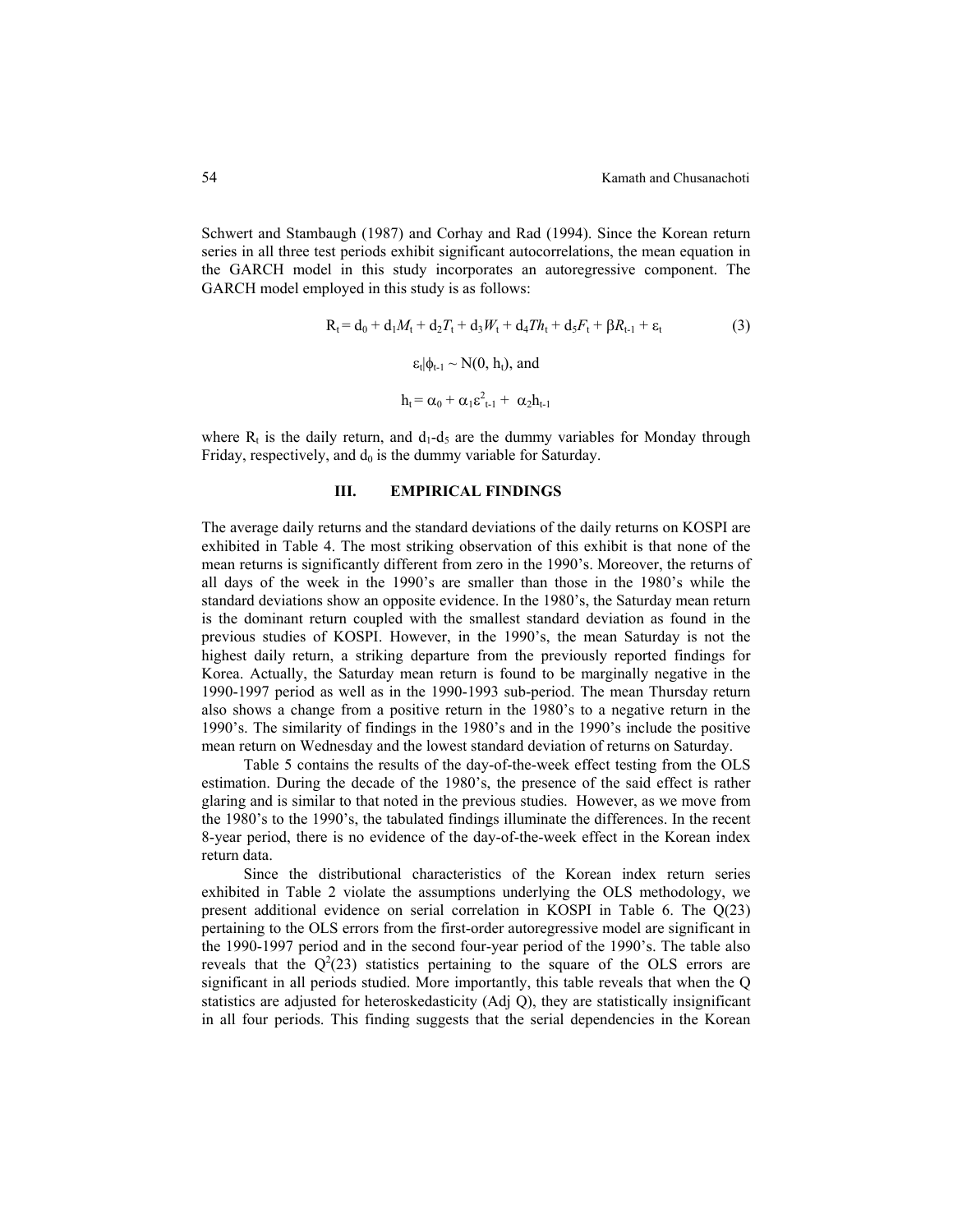return data could be adequately accounted for by the heteroskedasticity consistent models.

**Table 4**  Means and standard deviations of stock index returns across the day of the week KOSPI: 1/1980-12/1997

| Period       | 1980-1989    |           | 1990-1997   |           | 1990-1993  |           | 1994-1997  |           |
|--------------|--------------|-----------|-------------|-----------|------------|-----------|------------|-----------|
|              | Mean         | Std. Dev. | Mean        | Std. Dev. | Mean       | Std. Dev. | Mean       | Std. Dev. |
| Mon          | $-0.00562$   | 0.52117   | $-0.02751$  | 0.71702   | 9.013E-03  | 0.73475   | $-0.06576$ | 0.69784   |
| <b>Tues</b>  | $-0.00335$   | 0.46716   | $-0.04177$  | 0.63570   | 6.416E-03  | 0.59538   | $-0.08971$ | 0.67153   |
| Wed          | $0.04195**$  | 0.46570   | 0.03449     | 0.57670   | 0.02197    | 0.61838   | 0.04688    | 0.53356   |
| <b>Thurs</b> | 0.01476      | 0.44525   | $-0.03385$  | 0.60180   | $-0.02885$ | 0.62356   | $-0.03889$ | 0.58057   |
| Fri          | $0.05174**$  | 0.44203   | $-4.88E-03$ | 0.65752   | 0.02991    | 0.59573   | -0.03950   | 0.71357   |
| Sat          | $0.09705***$ | 0.32227   | $-0.02441$  | 0.49212   | $-0.05004$ | 0.52372   | 3.097E-04  | 0.45956   |

\*\*\* and \*\* represent significance levels of 1 and 5 percent, respectively.

| Table 5                              |
|--------------------------------------|
| Day-of-the-week effects: OLS results |
| KOSPI 1/1980-12/1997                 |

|  | $R_t = d_0 + d_1M_t + d_2T_t + d_3W_t + d_4Th_t + d_5F_t + \beta R_{t-1} + \varepsilon_t$ |  |  |  |  |  |  |
|--|-------------------------------------------------------------------------------------------|--|--|--|--|--|--|
|--|-------------------------------------------------------------------------------------------|--|--|--|--|--|--|

|             | $\mathbf{d}_0$ | d <sub>1</sub> | d <sub>2</sub> | $d_3$      | $d_4$         | $d_5$       | β            | LL         |
|-------------|----------------|----------------|----------------|------------|---------------|-------------|--------------|------------|
| 1980-1989   | $0.09060$ ***  | $-0.11252***$  | $-0.09440$ *** | $-0.04760$ | $-0.08132***$ | $-0.04172$  | $0.15309***$ | $-1763.74$ |
| $df = 2917$ | [4.512]        | $[-3.959]$     | $[-3.327]$     | $[-1.678]$ | $[-2.865]$    | $[-1.470]$  | [8.356]      |            |
| 1990-1997   | $-0.02347$     | $-0.00074$     | $-0.01490$     | 0.06409    | $-0.01953$    | 0.02441     | $0.13304***$ | $-2170.67$ |
| $df = 2336$ | $[-0.7584]$    | $[-0.0169]$    | $[-0.3404]$    | [1.463]    | $[-0.4448]$   | [0.5576]    | [6.488]      |            |
| 1990-1993   | $-0.05158$     | 0.06382        | 0.05677        | 0.07402    | 0.01467       | 0.08402     | $0.06760**$  | $-1094.02$ |
| $df=1164$   | $[-1.157]$     | [1.023]        | [0.9039]       | [1.177]    | [0.2333]      | [1.337]     | [2.313]      |            |
| 1994-1997   | 0.00751        | $-0.07724$     | $-0.08338$     | 0.05636    | $-0.05742$    | $-0.03698$  | $0.20025***$ | $-1066.84$ |
| $df=1164$   | [0.1755]       | $[-1.263]$     | $[-1.373]$     | [0.9276]   | $[-0.9408]$   | $[-0.6088]$ | [6.975]      |            |

a. Statistics in parenthesis are t-statistics.

b. LL represents the log-likelihood value given by the OLS estimations.

\*\*\* and \*\* represent significance levels of 1 and 5 percent, respectively.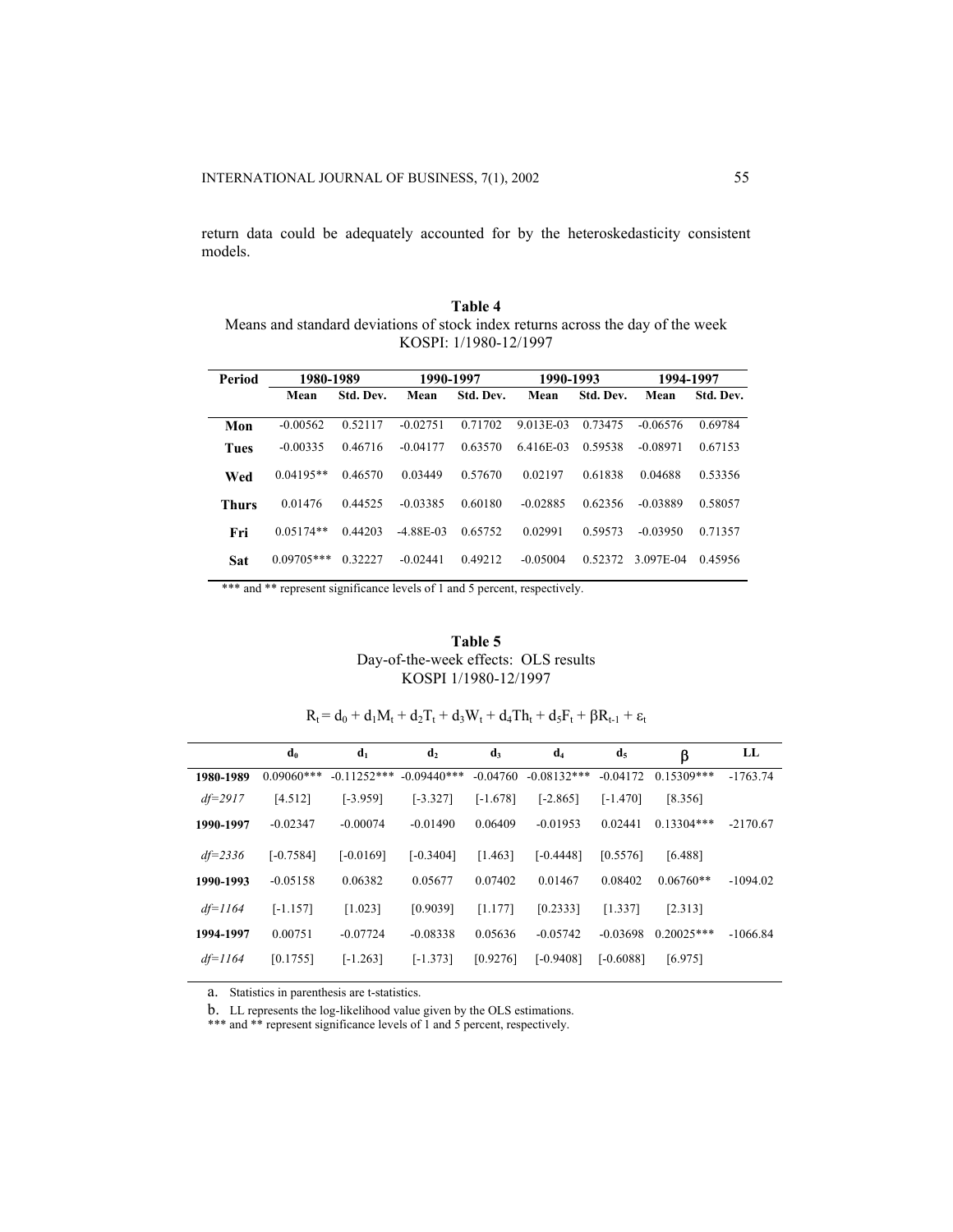|                                                           | Table 6              |  |  |
|-----------------------------------------------------------|----------------------|--|--|
| Autoregressive model: statistics of daily residual series |                      |  |  |
|                                                           | KOSPI 1/1980-12/1997 |  |  |

| Index     | $\alpha_0$  | $\alpha_1$  | Q(23)<br>Statistic | Adj $Q(23)$<br><b>Statistic</b> | $Q^2(23)$<br><b>Statistic</b> |
|-----------|-------------|-------------|--------------------|---------------------------------|-------------------------------|
| 1980-1989 | $0.0278***$ | $0.1506***$ | 28.53              | 22.14                           | 273.56***                     |
|           | [3.374]     | [8.223]     |                    |                                 |                               |
| 1990-1997 | $-0.0146$   | $0.1314***$ | 57.60***           | 12.56                           | 3,536.48***                   |
|           | $[-1.154]$  | [6.418]     |                    |                                 |                               |
| 1990-1993 | $-0.0025$   | $0.0656$ ** | 32.22              | 12.15                           | 505.54***                     |
|           | $[-0.1383]$ | [2.248]     |                    |                                 |                               |
| 1994-1997 | $-0.0254$   | $0.1974***$ | 88.63***           | 33.08                           | $2,663.18***$                 |
|           | $[-1.434]$  | [6.889]     |                    |                                 |                               |

|  |  | $R_t = \alpha_0 + \alpha_1 R_{t-1} + \varepsilon_t$ |  |  |
|--|--|-----------------------------------------------------|--|--|
|--|--|-----------------------------------------------------|--|--|

\*\*\* and \*\* represent significance levels of 1 and 5 percent, respectively.

Table 7 contains the results from the reexamination of the day-of-the-week effect in the Korean index returns with the GARCH (1,1) model. The coefficients of the six days of the week reported in this table provide evidence that the GARCH (1, 1) results are similar to the OLS results. For the decade of the 1980's, the tabulated results indicate a pronounced presence of the day-of-the-week effect. On the other hand, in the 1990's, the day-of-the-week effect can be seen to have completely disappeared from the Korean stock market indicator data. The likelihood ratio (LR) for the relative fit of the model supports the contention that the GARCH (1, 1) model is more appropriate than the OLS model in all four periods studied. The sum of the parameters,  $\alpha_1$  and  $\alpha_2$  are found to be 0.933, 0.948, 0.901, and 0.977 in the estimations of 1980-1989, 1990-1997, 1990-1993, and 1994-1997 periods, respectively. These values approaching 1.00 implies that shocks to volatility persist over time.

Our findings strongly suggest that the strong presence of the said anomalous effect in the 1980's and the total absence of the same in the 1990's are not dependent on the methodology employed. In this regard, our findings are in agreement with the findings reported by Easton and Faff (1994), Alexakis and Xanthakis (1995) and Kamath, et al. (1998).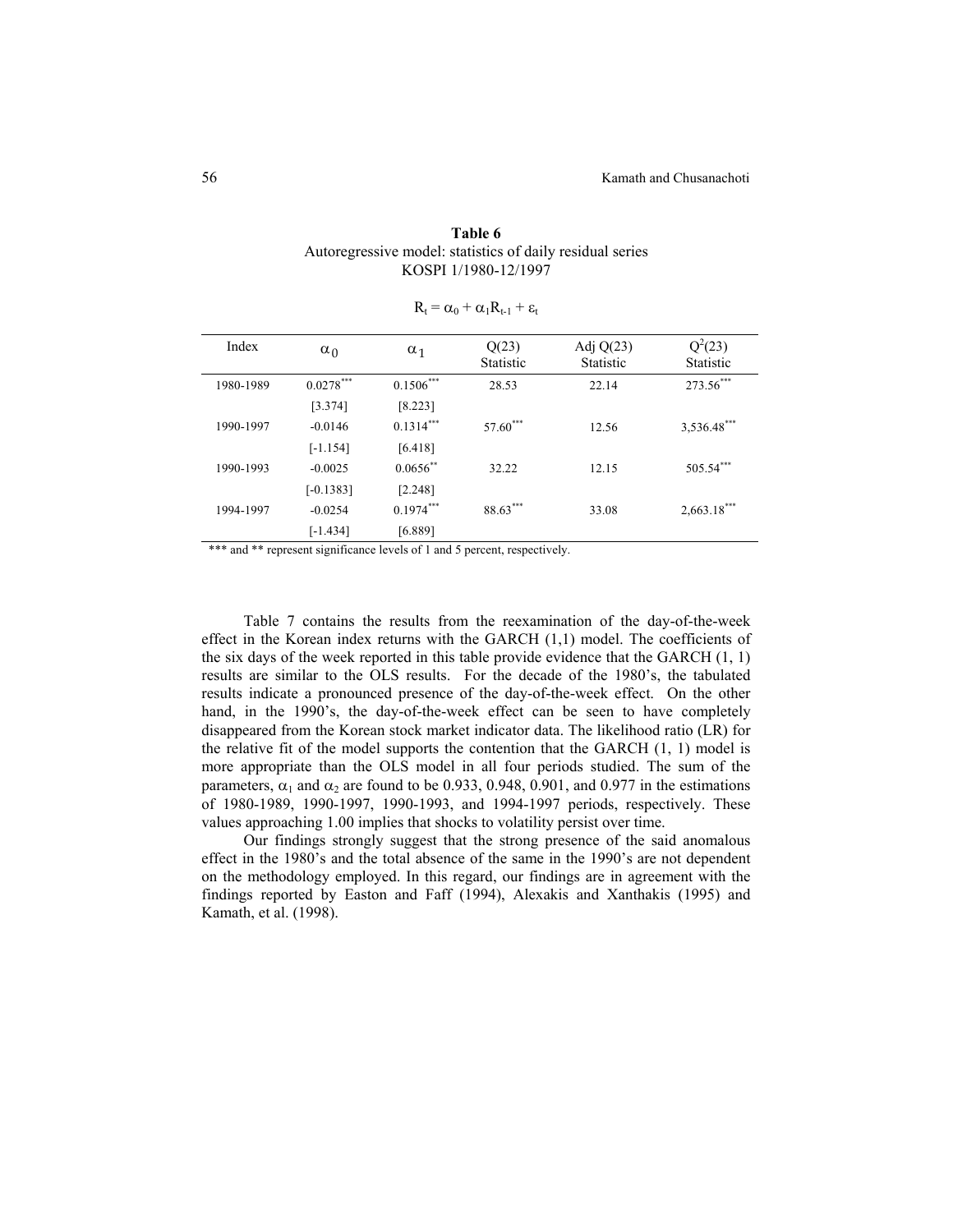| ω<br>+<br>$ \beta R_{t}$                 |                                       |
|------------------------------------------|---------------------------------------|
| $A_t + d_s F_t$                          |                                       |
|                                          | $\hat{A}$                             |
|                                          |                                       |
| $1 + d_1M_t + d_2T_t + d_3W_t + d_4Th_t$ | $\epsilon$ - $\Phi$ - $\sim$ $N(0,1)$ |
|                                          |                                       |
|                                          |                                       |
| $\mathbf{d}_0$<br>Ò                      |                                       |

|                                                                                                        | å                                           |                                   | å | d <sub>3</sub>                                                                | ਰ<br>ਹ                                                                      |                                                                                                                                    |                                                                                | ర                                                                                                                    | Š                                  | å                                                            | $\exists$  | $_{LR}$   |
|--------------------------------------------------------------------------------------------------------|---------------------------------------------|-----------------------------------|---|-------------------------------------------------------------------------------|-----------------------------------------------------------------------------|------------------------------------------------------------------------------------------------------------------------------------|--------------------------------------------------------------------------------|----------------------------------------------------------------------------------------------------------------------|------------------------------------|--------------------------------------------------------------|------------|-----------|
| 1980-1989 0.071*** -0.118*** -0.085***                                                                 |                                             | $[4.336]$ $[-5.416]$ $[-3.696]$   |   | $[-3.221]$<br>$-0.074***$                                                     | $+80.010$ 0.000 $+$ *** $7000$ 0.000 $-$<br>$[-2.044]$ $[-1.324]$ $[4.821]$ |                                                                                                                                    |                                                                                | $0.018***$<br>[7.917]                                                                                                | $0.230***$<br>[9.938]              | $0.703***$<br>[27.93]                                        | $-1525.02$ | 477.44*** |
|                                                                                                        |                                             |                                   |   | 0.03529                                                                       |                                                                             |                                                                                                                                    | $-0.02123$ 0.02537 0.09059***                                                  | $2.41E-02***$ 0.16442***                                                                                             |                                    | $0.78281*** - 1815.80$ 709.74***                             |            |           |
| 1990-1997 - 0.0729 0.01031 - 0.11507<br>[-1605] - 1990-19 [-19806.0]<br>1994-0-1   1990-1998 1990-1990 |                                             |                                   |   | $\begin{bmatrix} 1.048 \\ 0.08948 \end{bmatrix}$                              |                                                                             | $\begin{bmatrix} -0.6294 \\ 0.01929 \\ 0.06616 \\ 0.01384 \end{bmatrix} \begin{bmatrix} 0.7517 \\ 0.0616 \\ 0.01384 \end{bmatrix}$ |                                                                                | $[4.545] \qquad \qquad [$ 4.60E-02***<br>4.166] [4.166] [                                                            | $[8.491]$<br>0.2508***             | $\begin{bmatrix} 32.25 \\ 0.65037***& -983.93 \end{bmatrix}$ |            | 220.18*** |
| 498900-6692000-6017000 <b>1666-6661</b><br>[1999] [19966] [1994.1-1]                                   |                                             | $[0.5448]$ $[-0.8143]$ $[-1.323]$ |   | [0.1809]<br>1.766]<br>0.00797                                                 |                                                                             | $[-0.8547]$ $[0.1633]$ $[5.265]$                                                                                                   | $\begin{bmatrix} 0.3794 \\ -0.03768 \\ 0.00719 \\ 0.16210^{***} \end{bmatrix}$ | [2.180]                                                                                                              | $[6.536]$<br>0.11496***<br>[5.502] | [13.77]<br>0.86174*** -816.13<br>[32.35]                     |            | 501.42*** |
|                                                                                                        | Statistics in parenthesis are t-statistics. |                                   |   | c. *** and ** represent significance levels of 1 and 5 percent, respectively. |                                                                             |                                                                                                                                    |                                                                                | b. LL represents the log-likelihood value given by the GARCH (1, 1) estimations; LR represents log-likelihood ratio. |                                    |                                                              |            |           |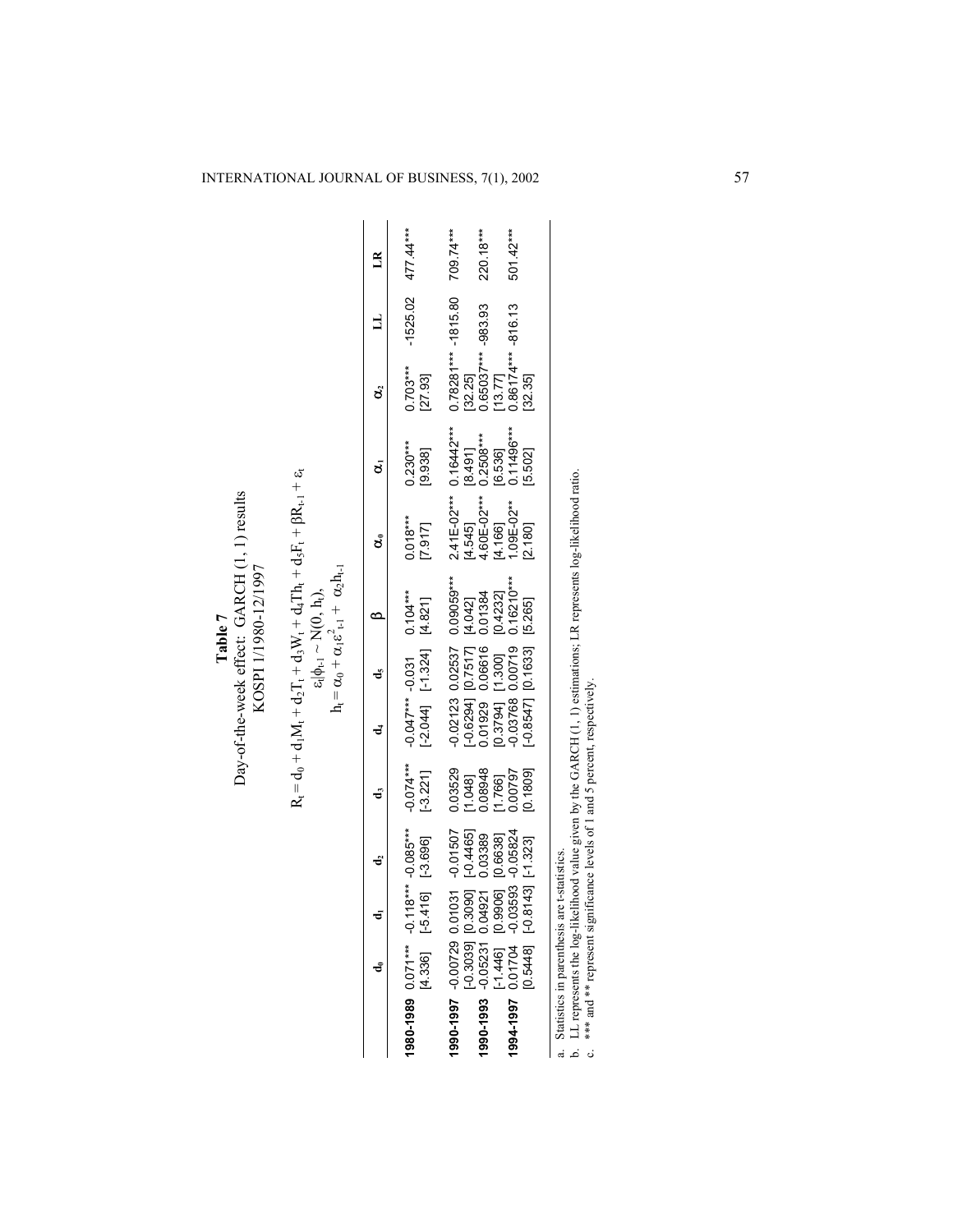Since we have uncovered diametrically opposite evidence in the 1980's and 1990's with respect to the day-of-the-week effect, the next logical step is to visualize the possible factors, which might have contributed to such a reversal. Statistically speaking, the culprit is Saturday. In the previous investigations of the Pacific Basin markets in general and the Korean market in particular, the very large and significantly positive return on the last trading day of the week, namely, on Saturdays, was the primary cause of the day-of-the-week effect. However, as seen in Table 4, the Saturday return has ceased to be the dominant return in the 1990's. In fact, in the 8-year period (1990-1997) investigated in this paper, the Saturday mean return is negative. For all practical purposes, the mean returns on all days of the week are not statistically different from zero.

As noted earlier, in the 1980's, the evidence on the KOSPI returns displayed the lowest return of the week, actually a negative return, on Tuesdays and the highest as well as a significantly positive return on Saturdays.<sup>10</sup> This Tuesday-Saturday pattern in Korea was comparable to the Monday-Friday pattern observed in the U.S. The differences in the two markets with respect to the days was thought to be reflecting the time difference between the working hours of the NYSE and the Korean Stock Exchange. Thus, if the Korean market was simply reflecting the U.S. pattern with a time delay, the recent evidence of the disappearance of the day-of-the-week effect in the U.S. equity markets presented by Chang, et al. (1993) and Dubois and Louvet (1996) would signal a similar pattern for the Korean Stock market. Yet another plausible reason for the contrary evidence emerging from the present study is that in all three periods of 1990's examined, the mean daily return is negative unlike in the previous investigations. In addition, the variability of daily returns is much higher in the 1990's than in the previous years. It is not possible to pinpoint a single cause or a combination of causes that might have helped to eradicate the day-of-the-week effect. The introduction of futures index and the options index in the second half of 1990's could not have affected the results reported in this paper. However, the effects of these introductions would have to be considered in the future years.

#### **IV. SUMMARY**

This study examines the Korean stock price index data over a 18-year span beginning in January, 1980. The objective of the paper are: i) to ascertain if the day-of-the-week effect has continued to persist in the Korean equity index in the 1990's as it had been in the 1980's; and ii) to determine if the findings with respect to this anomalous effect in both decades are methodology specific. The Korean stock index return series are found to be leptokurtic in all four intervals examined in this study (1980-1989, 1990-1997, 1990-1993 and 1994-1997). Moreover, the distributional characteristics exhibit both, linear as well as nonlinear dependencies. In the first ten-year period, the Saturday return is large, positive, significant and dominant as found in previous studies. However, in the 1990's, the Saturday mean return is found to be small, negative, and insignificant. In the 1990's study periods, all the daily mean returns are found to be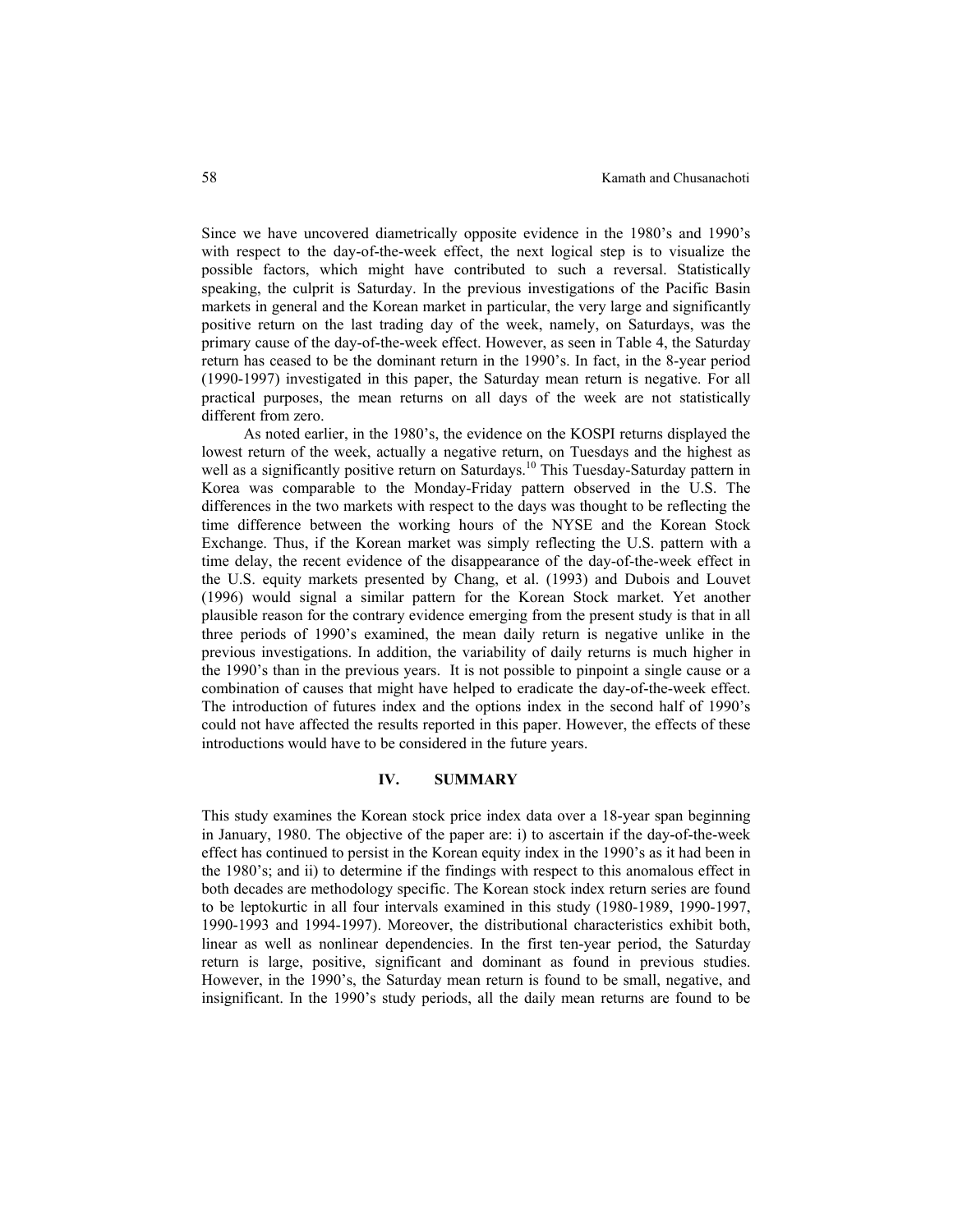statistically insignificant. While mean daily return in the 1980's decade is found to be positive, the same in all three-test periods of 1990's is found to be negative.

In the 1980's, the day-of-the-week effect is found to be handsomely present. In the 8-year period following 1989 however, the day-of-the-week effect is found to completely vanish. Moreover, these conclusions emerging from the present investigation are unaffected by the methodology employed. For the most recent 8-year period, the evidence presented here for the Korean equity market is similar to the evidence for the U.S. as well as numerous other developed markets.

### **NOTES**

- 1. See for example French (1980), Gibbons and Hess (1981), Keim and Stambaugh (1984), Jaffe and Westerfield (1985), Lakonishok and Smidt (1988), and Condoyanni, O'Hanlon and Ward (1987).
- 2. Chang, Pinegar and Ravichandran (1993) find that the said effect becomes insignificant in the U.S. when adjustment is made for either the sample size or the error term, however, they find that this effect is robust to adjustments for the seven European equity markets as well as in Canada and Hong Kong. Dubois and Louvet (1996) findings echo the sentiments of Chang, et al (1993).
- 3. See Aggarwal and Rivoli (1989), Alexakis and Xanthakis (1995), Barone (1990), Chang, et al. (1993), Condoyanni, et al. (1987), Dubois and Louvet (1996), Easton and Faff (1994), Ho (1990), Jaffe and Westerfield (1985), Kamath, et al. (1998), Kamath and Sitthichaikasem ( 1995), Kim (1998), Lee, et al. (1990), Martikainen and Puttonen (1996), Solnik and Bousquet (1990) and Wong, et al. (1992). The Kamath, et al. paper (1998) presents a table of empirical findings for 13 countries.
- 4. While Chang, et al. (1993) find robust presence of the said effect in Spain, Santesmases (1986) did not detect such presence in Spain.
- 5. See Lauterbach and Ungar (1992) for a study of the Israeli equity market. For the findings on Taiwan, see Ho (1990), Lee, et al. (1990) and Wong, et al. (1992).
- 6. The periods studied in these four studies are 1976-1985, 1980-1984, 1980-1988, and 1975-1987, respectively. Ho and Cheung (1994) found the evidence of the day-of-the-week effect in the volatility of returns in Korea over the 1975-1989 period.
- 7. Wilson and Jones (1993) found day-of-the-week effect present in all four U.S. indices (S&P, NYSE, AMEX and NASDAQ) when they utilized a model which incorporated serial correlation and corrected for the non-normality of the data.
- 8. The daily price data of KOSPI for the 1990's was purchased from the Korean Stock Exchange. The data of the previous decade was obtained from the website of the Korean Stock Exchange, namely, www.kse.or.kr.
- 9. These characteristics are comparable to those presented by Agkiray (1989), Corhay and Rad (1994), Easton and Faff (1994), Alexakis and Xanthakis (1995), Theodossiou and Lee (1995), So, et al. (1997) and Kamath, et al. (1998) for equity markets in north America, Europe, Asia and Australia.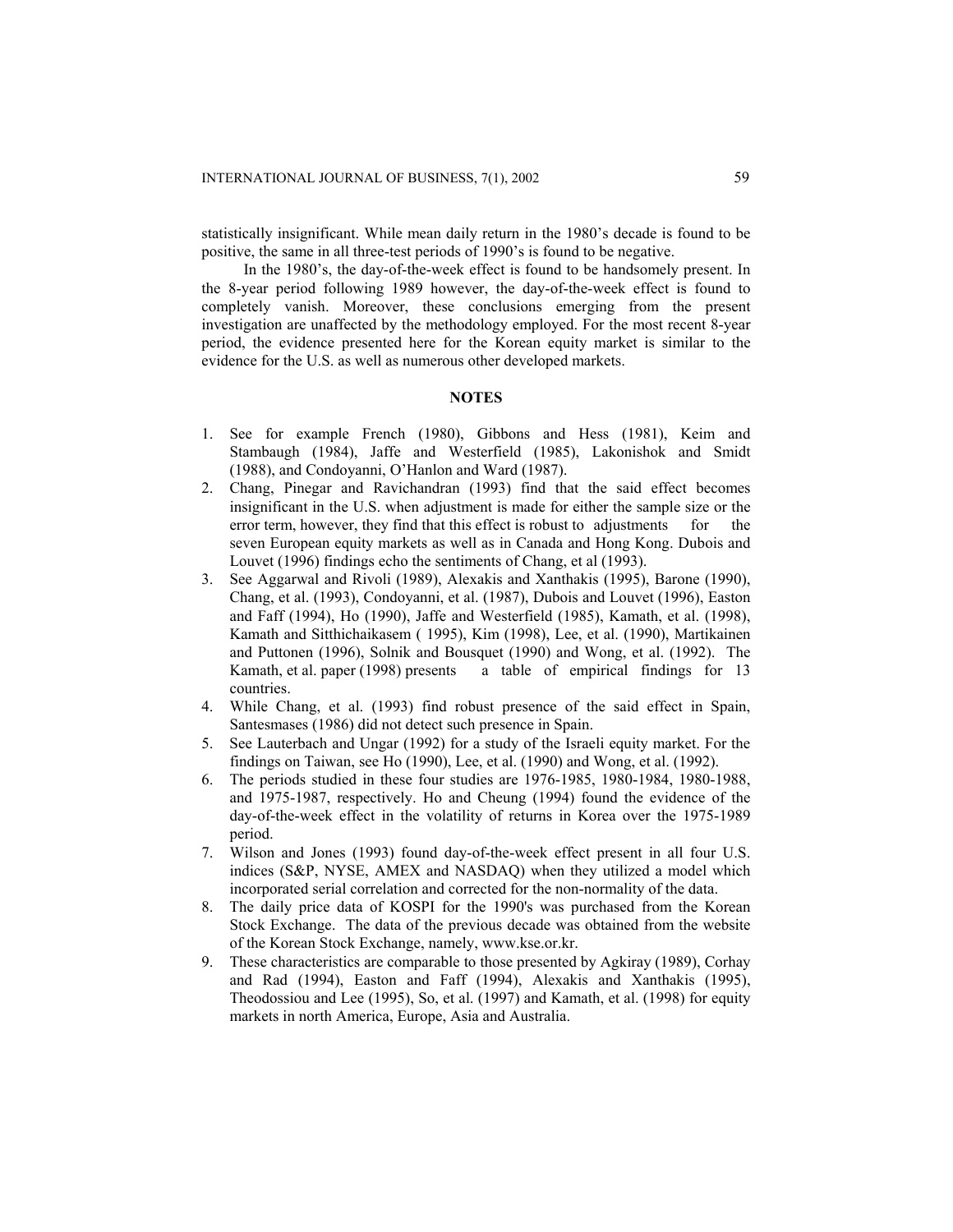10. In this study, we did not find Tuesday mean return to be the lowest during the 1980's. The period studied in this paper does not exactly match that studied in other studies (see endnote #6).

### **REFERENCES**

- Agkiray, V. (1986). "Conditional Heteroskedasticity in Time Series of StockReturns: Evidence and Forecasts," *Journal of Business*, 62, 55-80.
- Aggarwal, R., and Rivoli, P. (1989). "Seasonal and Day-of-the-Week Effects in Four Emerging Stock Markets," *The Financial Review*, 24 (4), 541-550.
- Alexakis, P. and Xanthakis, M. (1995). "Day of the Week Effect on the Greek Stock Market," *Applied Financial Economics*, 5, 43-50.
- Barone, E. (1990). "The Italian Stock Market: Efficiency and Calendar Anomalies," *Journal of Banking and Finance*, 14, 483-510.
- Bollerslev, T. (1986). "Generalized Autoregressive Conditional Heteroskedasticity," *Journal of Econometrics*, 31, 307-327.
- Chang, E., Pinegar, M., and Ravichandran, R (1993). "International Evidence on the Robustness of the Day-of-the-Week Effect," *Journal of Financial and Quantitative Analysis*, 28 (4), 497-513.
- Condoyanni, L., O'Hanlon, J. and Ward, C. (1987). "Day-of-the-Week Effects on Stock Returns: International Evidence," *Journal of Business, Finance and Accounting*, 14, 159-174.
- Connolly, R. (1989). "An Examination of the Robustness of the Weekend Effect,"*Journal of Financial and Quantitative Analysis*, 24 (2), 133-169.
- Corhay, A., and Rad, T. (1994). "Statistical Properties of Daily Returns: Evidence from European Stock Markets," *Journal of Business, Finance and Accounting*, 21 (2), 271-282.
- Dubois, M. and Louvet, P (1996). "The Day-of-the-week Effect: The International Evidence," *Journal of Banking and Finance*, 20, 1463-1484.
- Easton, S. and Faff, R. (1994). "An Investigation of the Robustness of the Day-of -the-Week Effects in Australia," *Applied Financial Economics*, 4, 99-110.
- French, K. (1980). "Stock Returns and the Weekend Effect," *Journal of Financial Economics*, 8, 55-69.
- French, K., Schwert, G. and Stambaugh, R. (1987). "Expected Stock Returns and Volatility," *Journal of Financial Economics*, 4, 61-67.
- Gibbons, M. and Hess, P. (1981). "Day of the Week Effects and Asset Returns," *Journal of Business*, 54, 579-596.
- Ho, R. and Cheung, Y. (1994 ). "Seasonal Pattern in Volatility in Asian Stock Markets," *Applied Financial Economics*, 4, 61-67.
- Ho, Y (1990). "Stock Return Seasonalities in Asia Pacific Markets," *Journal of International Financial Management and Accounting*, 2, 47-77.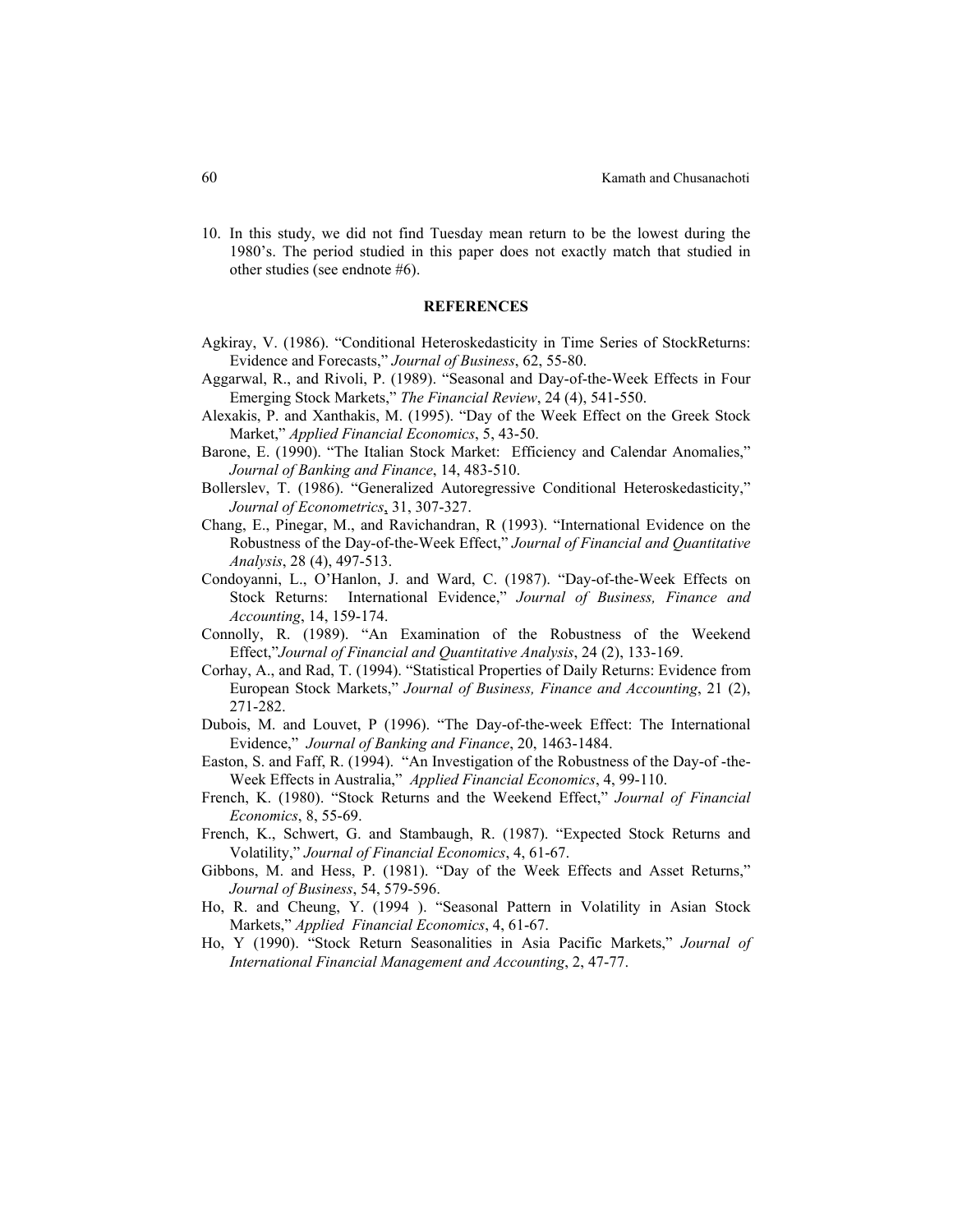- Jaffe, J. and Westerfield, R. (1985). "The Week-End Effect in Common Stock Returns: The International Evidence," *Journal of Finance*, 40 (2), 433-454.
- Kamath, R., Chakornpipat, R., and Chatrath, R. (1998). "Return Distributions and the Day-of-the-Week Effects in the Stock Exchange of Thailand," *Journal of Economics and Finance*, 22 (2-3), 97-107.
- Kamath, R. and Sitthichaikasem, P. (1995). "An Investigation of the Day of the-Week Effect on a Nascent Stock Market: The Thailand Experience," *The International Journal of Finance*, 7 (2) , 1206-1226.
- Keim, D. B. and Stambaugh, R. F. (1984). "A Further Investigation of the Weekend Effect in Stock Returns," *Journal of Finance*, 39, 819-840.
- Kim, S. (1988). "Capitalizing on the Weekend Effect," *Journal of Portfolio Management*, 14, 59-63.
- Lakonishok, J and Smidt, S. (1988). "Are Seasonal Anomalies Real? A Ninety-Year Perspective," *Review of Financial Studies*, 1, 403-425.
- Lauterbach, B. and Ungar, M (1992). "Calendar Anomalies: Some Perspective from the Behavior of the Israeli Stock Market," *Applied Financial Economics*, 4 (3), 171-174.
- Lee, I., Pettit, R. and Swankoski, M. (1990). "Daily Return Relationships Among Asian Stock Markets," *Journal of Business, Finance and Accounting*, 17, 265-284.
- Lee, K. and Chang, C. (1988). "Anomalies in the Stock Returns Over Trading and Nontrading Periods: Further Evidence in the Korean Stock Market," *Quarterly Journal of Business and Economics*, 27, 139-161.
- Martikainen, T, and Puttonen, V. (1996). "Finnish Day-of-the-Week Effects," *Journal of Business, Finance and Accounting*, 23 (7), 1019-1032.
- Najand, M. and Yung, K. (1994). "Conditional Heteroskedasticity and the Weekend Effect in S&P 500 Index Futures," *Journal of Business, Finance and Accounting*, 21 (4), 603-612.
- Rogalski, Richard J. (1984). "New Findings Regarding Day-of-the-Week Returns Over Trading and Non Trading Periods: A Note," *Journal of Finance*, 39, 1603-1614.
- Santesmases, M. (1986). "An Investigation of the Spanish Stock Market Seasonalities," *Journal of Business, Finance and Accounting* 13, 267-276.
- Smirlock, M and Starks, L. (1986). "Day-of-the-Week and Intraday Effects in Stock Returns," *Journal of Financial Economics*, 17, 197-210.
- Solnik, B. and Bousqet, L. (1990). "Day-of-the-Week Effect on the Paris Bourse," *Journal of Banking and Finance*, 14, 461-468.
- Theodossiou, P. and Lee, U. (1995). "Relationship between Volatility and Expected Returns Across International Stock Markets," *Journal of Business, Finance and Accounting*, 22 (2), 289-300.
- Wilson. J., Jones C. (1993). "Comparison of Seasonal Anomalies Across Major Equity Markets: A Note," *The Financial Review*, 28 (1), 107-115.
- So, Mike K. P., Lam, K., and Li, W. K. (1997). "An Empirical Study of Volatility in Seven Southeast Asian Stock Markets Using ARV Models," *Journal of Business, Finance and Accounting*, 24, 261-275.